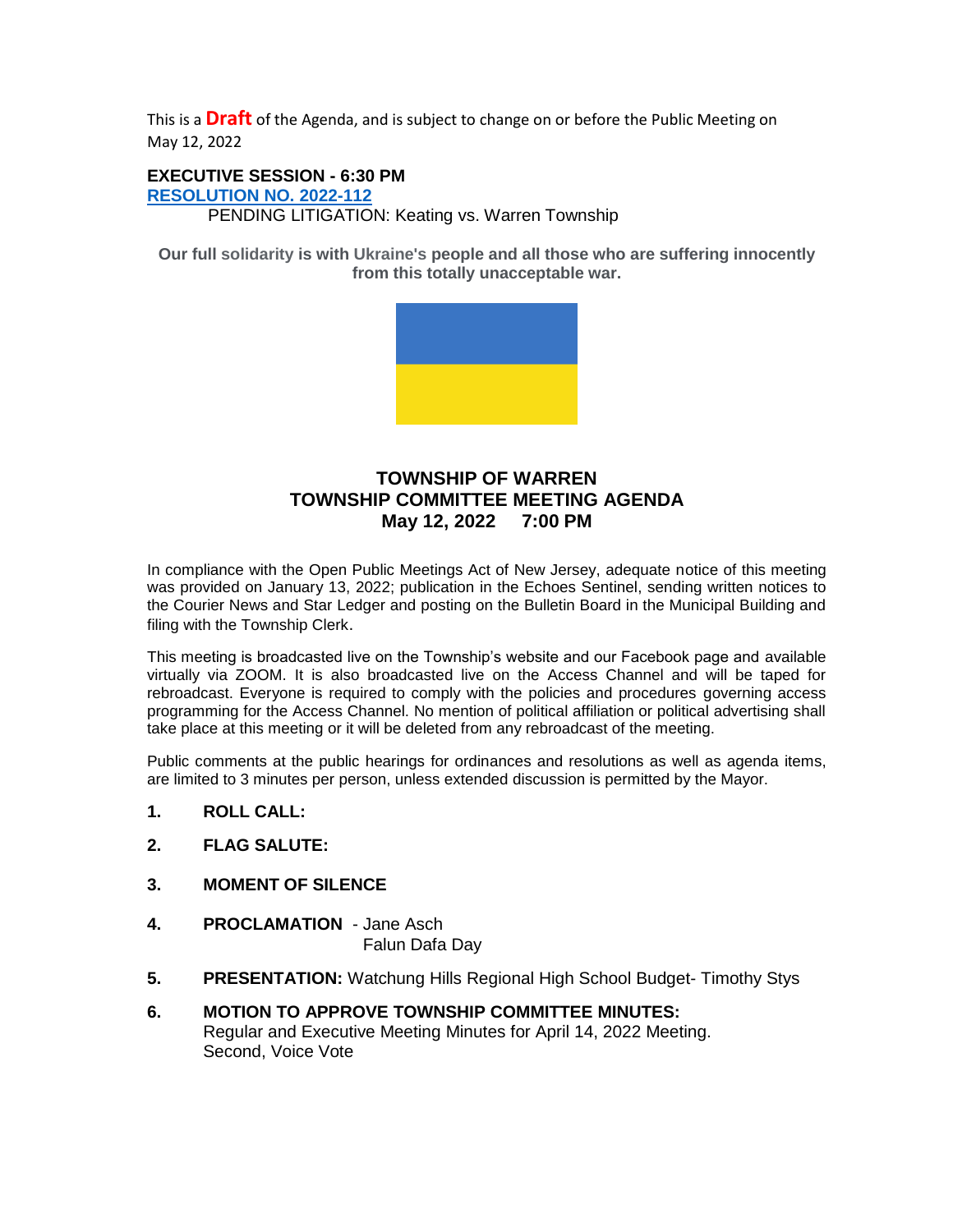#### **7. PUBLIC HEARINGS**

**[ORDINANCE 22-02](https://nj-warrentownship.civicplus.com/DocumentCenter/View/5530/Ordinance-22-02-Dissolving-the-Warren-Township-Sewerage-Authority-PDF)** (Second Reading / Adoption) AN ORDINANCE DISSOLVING THE WARREN TOWNSHIP SEWERAGE AUTHORITY PURSUANT TO N.J.S.A. 40A:5A-20

Open/Close Public Hearing

Motion to approve, second, discussion, roll call

**[ORDINANCE 22-03](https://nj-warrentownship.civicplus.com/DocumentCenter/View/5531/Ordinance--22-03-Bond-Ordinance-for-WTSA-Obligations-Dissolution-PDF)** (Second Reading / Adoption) BOND ORDINANCE OF THE TOWNSHIP OF WARREN, IN THE COUNTY OF SOMERSET, NEW JERSEY, IN FURTHERANCE OF THE DISSOLUTION OF THE WARREN TOWNSHIP SEWERAGE AUTHORITY, FOR THE ASSUMPTION OF CERTAIN OUTSTANDING OBLIGATIONS OF SUCH AUTHORITY IN THE AMOUNT OF \$5,165,081.74 ISSUED TO FINANCE SUCH AUTHORITY'S SYSTEM IMPROVEMENTS

Open/Close Public Hearing

Motion to approve, second, discussion, roll call

**[ORDINANCE NO. 22-04](https://nj-warrentownship.civicplus.com/DocumentCenter/View/5532/Ordinance--22-04-Establishing-Department-of-Sewers-PDF)** (Second Reading / Adoption) AN ORDINANCE CREATING THE TOWNSHIP OF WARREN DEPARTMENT OF SEWERS

Open/Close Public Hearing

Motion to approve, second, discussion, roll call

**[ORDINANCE NO. 22-05](https://nj-warrentownship.civicplus.com/DocumentCenter/View/5533/Ordinance--22-05--Creating-Sewer-Utility-Fund-PDF)** (Second Reading / Adoption) AN ORDINANCE ESTABLISHING THE TOWNSHIP OF WARREN SEWER UTILITY FUND

Open/Close Public Hearing

Motion to approve, second, discussion, roll call

**[ORDINANCE NO. 22-08](https://nj-warrentownship.civicplus.com/DocumentCenter/View/5591/Ordinance-22-08-Authorizing-45000-dollars-from-Capital-Improvement-Fund-for-the-Purchase-of-Equipment-and-Software-PDF)** (Second Reading / Adoption) AN ORDINANCE AUTHORIZING THE AMOUNT OF \$45,000 AS AN APPROPRIATION FROM THE CAPITAL IMPROVEMENT FUND TO PROVIDE FUNDING FOR THE PURCHASE OF EQUIPMENT AND SOFTWARE TO UPGRADE THE EXISTING 911 SYSTEM

Open/Close Public Hearing

Motion to approve, second, discussion, roll call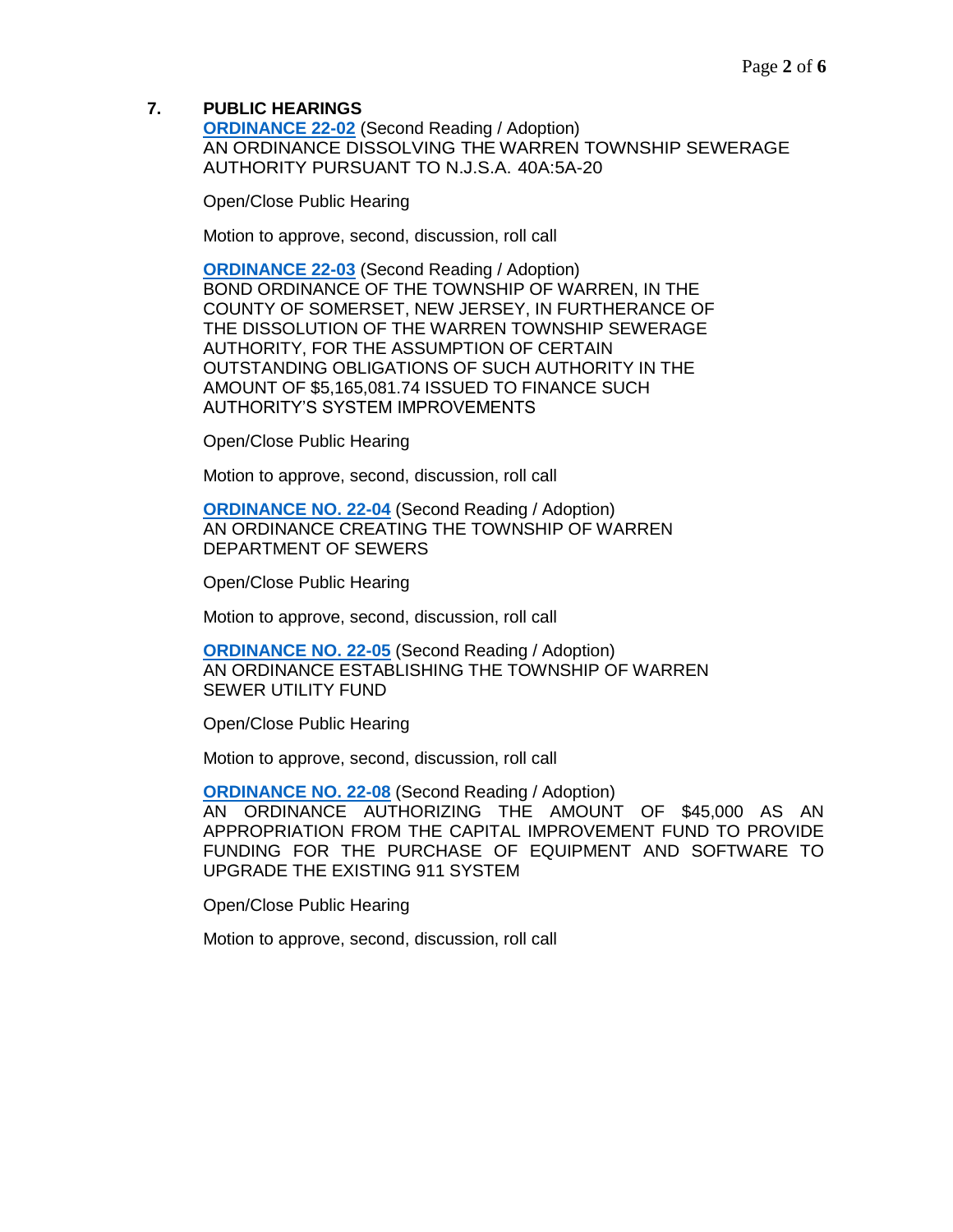**[ORDINANCE NO. 22-09](https://nj-warrentownship.civicplus.com/DocumentCenter/View/5592/Ordinance-22-09-Authorizing-40000-dollars-from-Capital-Improvement-Fund-for-the-Purchase-of-a-5-to-7-CY-Stainless-Steel-Truck-Body-PDF)** (Second Reading / Adoption)

AN ORDINANCE AUTHORIZING THE AMOUNT OF \$40,000 AS AN APPROPRIATION FROM THE CAPITAL IMPROVEMENT FUND TO PROVIDE FUNDING FOR THE PURCHASE OF A 5 TO 7 CY STAINLESS STEEL TRUCK BODY FOR INSTALLATION ON AN EXISTING CHASSIS

Open/Close Public Hearing

Motion to approve, second, discussion, roll call

**[ORDINANCE NO. 22-10](https://nj-warrentownship.civicplus.com/DocumentCenter/View/5586/Ordinance-22-10-Authorizing-32000-dollars-from-Capital-Improvement-Fund-for-Renovation-of-the-Mens-Restroom-at-the-Library-Building-PDF)** (Second Reading / Adoption)

AN ORDINANCE AUTHORIZING THE AMOUNT OF \$32,000 AS AN APPROPRIATION FROM THE CAPITAL IMPROVEMENT FUND TO PROVIDE FUNDING FOR RENOVATION OF THE MEN'S RESTROOM AT THE ROBERT LAMAIRE LIBRARY BUILDING

Open/Close Public Hearing

Motion to approve, second, discussion, roll call

**[ORDINANCE NO. 22-11](https://nj-warrentownship.civicplus.com/DocumentCenter/View/5593/Ordinance-22-11-Authorizing-42000-dollars-from-the-Capital-Improvement-Fund-for-the-Purchase-of-a-Planer-Attachment-PDF)** (Second Reading / Adoption)

AN ORDINANCE AUTHORIZING THE AMOUNT OF \$42,000 AS AN APPROPRIATION FROM THE CAPITAL IMPROVEMENT FUND TO PROVIDE FUNDING FOR THE PURCHASE OF A PLANER ATTACHMENT TO THE EXISTING SKID STEER

Open/Close Public Hearing

Motion to approve, second, discussion, roll call

**[ORDINANCE NO. 22-12](https://nj-warrentownship.civicplus.com/DocumentCenter/View/5587/Ordinance-22-12-Ordinance-Accepting-Land-Donation---Malt-PDF)** (Second Reading /Adoption) ACCEPTING DONATION OF BLOCK 188, LOT 5 AND BLOCK 124, LOT 2

Open/Close Public Hearing

Motion to approve, second, discussion, roll call

**[ORDINANCE NO. 22-13](https://nj-warrentownship.civicplus.com/DocumentCenter/View/5594/Ordinance-22-13-Accepting-Donation-of-Lot-1003-Block-37-PDF)** (Second Reading / Adoption) ACCEPTING DONATION FROM MT BETHEL BAPTIST CHURCH CEMETERY FOR BLOCK 37, LOT 10.03

Open/Close Public Hearing

Motion to approve, second, discussion, roll call

**[ORDINANCE NO. 22-14](https://nj-warrentownship.civicplus.com/DocumentCenter/View/5588/Ordinance-22-14-Bond-Ordinance-Amending-Bond-Ordinance-No-21-21-PDF)** (Second Reading / Adoption) BOND ORDINANCE AMENDING BOND ORDINANCE NUMBER 21-21 FINALLY ADOPTED BY THE TOWNSHIP COMMITTEE OF THE TOWNSHIP OF WARREN, NEW JERSEY ON SEPTEMBER 23, 2021

Open/Close Public Hearing

Motion to approve, second, discussion, roll call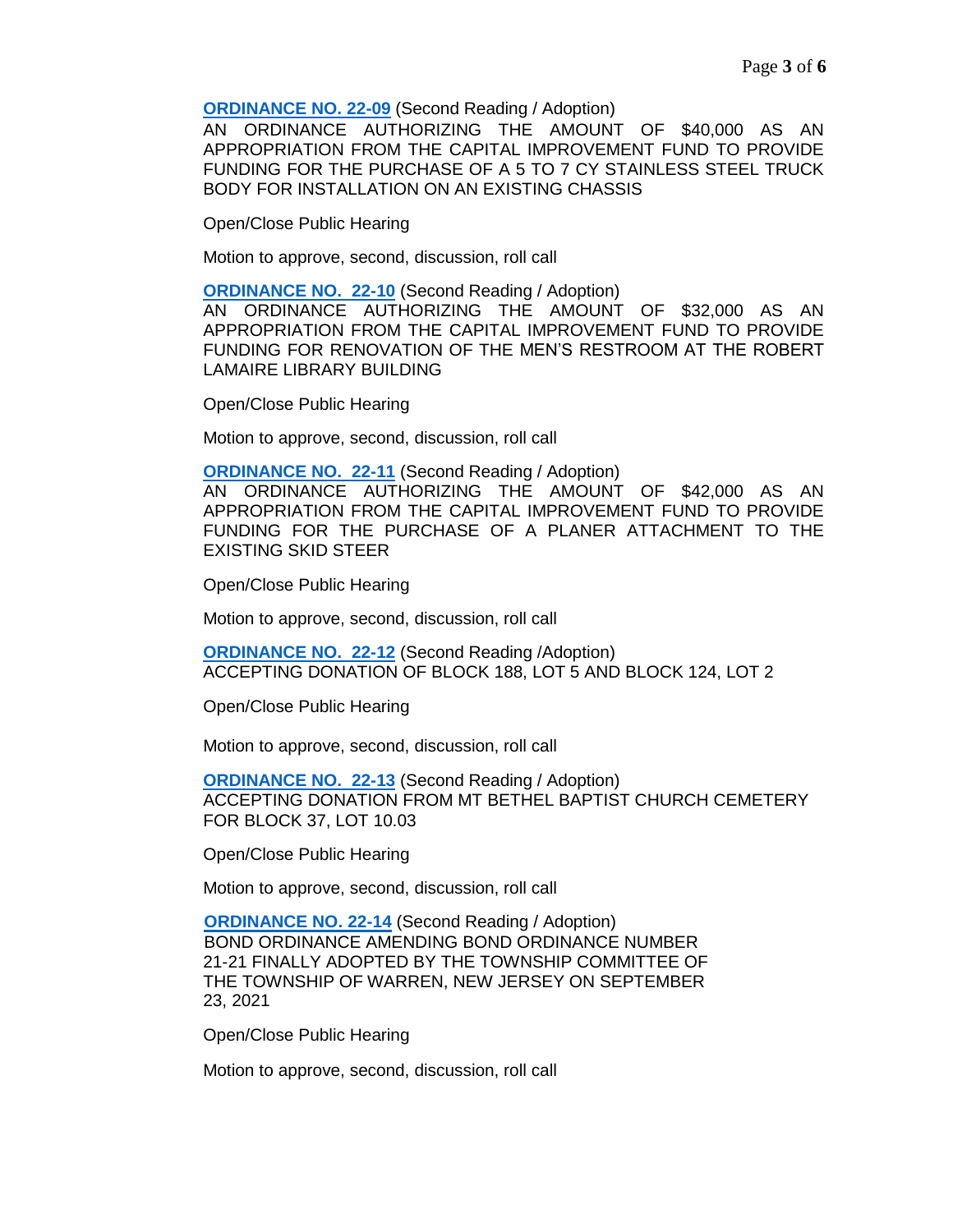**[ORDINANCE NO. 22-15](https://nj-warrentownship.civicplus.com/DocumentCenter/View/5589/Ordinance-22-15-Cap-Bank-Ord---2022-PDF) (Second Reading / Adoption)**  ORDINANCE TO ESTABLISH A CAP BANK CALENDAR YEAR 2022 (N.J.S.A. 40A:4-45.14)

Open/Close Public Hearing

Motion to approve, second, discussion, roll call

**[ORDINANCE NO. 22-16](https://nj-warrentownship.civicplus.com/DocumentCenter/View/5590/Ordinance-22-16-Approving-Tax-Exemption-for-40-Mountain-PDF)** (Second Reading / Adoption) AUTHORIZING A TAX EXEMPTION AND FINANCIAL AGREEMENT FOR 40 MOUNTAIN BLVD. URBAN RENEWAL LLC

Open/Close Public Hearing

Motion to approve, second, discussion, roll call

### **8. REPORTS OF TOWNSHIP OFFICERS OR OFFICIALS**

#### **9. REPORTS OF STANDING COMMITTEES**

#### **10. COMMENTS ON AGENDA ITEMS**

#### **11. PAYMENT OF BILLS**

**[RESOLUTION NO. 2022-113](https://nj-warrentownship.civicplus.com/DocumentCenter/View/5738/2022-113-Bill-List-A-PDF) BILL LIST A** Motion to adopt, second, discussion, roll call

 **[RESOLUTION NO. 2022-114](https://nj-warrentownship.civicplus.com/DocumentCenter/View/5737/2022-114-Bill-List-B-PDF) BILL LIST B** Motion to adopt, second, discussion, roll call

#### **12. COMMUNICATIONS AND PETITIONS**

#### **13. OLD BUSINESS:**

#### **14. NEW BUSINESS:**

**[ORDINANCE NO. 22-17](https://nj-warrentownship.civicplus.com/DocumentCenter/View/5735/Ordinance-22-17-Bond-Ordinance-Amending-Bond-Ordinance-No-21-01-PDF)** (Introduction / First Reading) BOND ORDINANCE AMENDING BOND ORDINANCE NUMBER 21-01 FINALLY ADOPTED BY THE TOWNSHIP COMMITTEE OF THE TOWNSHIP OF WARREN, NEW JERSEY ON FEBRUARY 18, 2021

Motion to approve, second, discussion, roll call Public hearing is scheduled for June 16, 2022 at 7:00 PM

**[ORDINANCE NO. 22-18](https://nj-warrentownship.civicplus.com/DocumentCenter/View/5732/Ordinance-22-18-AMENDING-CHAPTER-XVI-TO-RE-ADOPT-REGULATIONS--FOR-PRIOR--ROUND-AFFORDABLE-HOUSING-PDF)** (Introduction / First Reading)

AN ORDINANCE SUPPLEMENTING AND AMENDING CHAPTER XVI ENTITLED "ZONING" OF *THE GENERAL ORDINANCES OF THE TOWNSHIP OF WARREN* BY REVISING SECTION 16-6 TO INCLUDE REGULATIONS AND RESTRICTIONS FOR EXISTING AFFORDABLE HOUSING APPROVED AND DEVELOPED PRIOR TO THE 3RD ROUND OF AFFORDABLE HOUSING OBLIGATIONS.

Motion to approve, second, discussion, roll call

Public hearing is scheduled for June 16, 2022 at 7:00 PM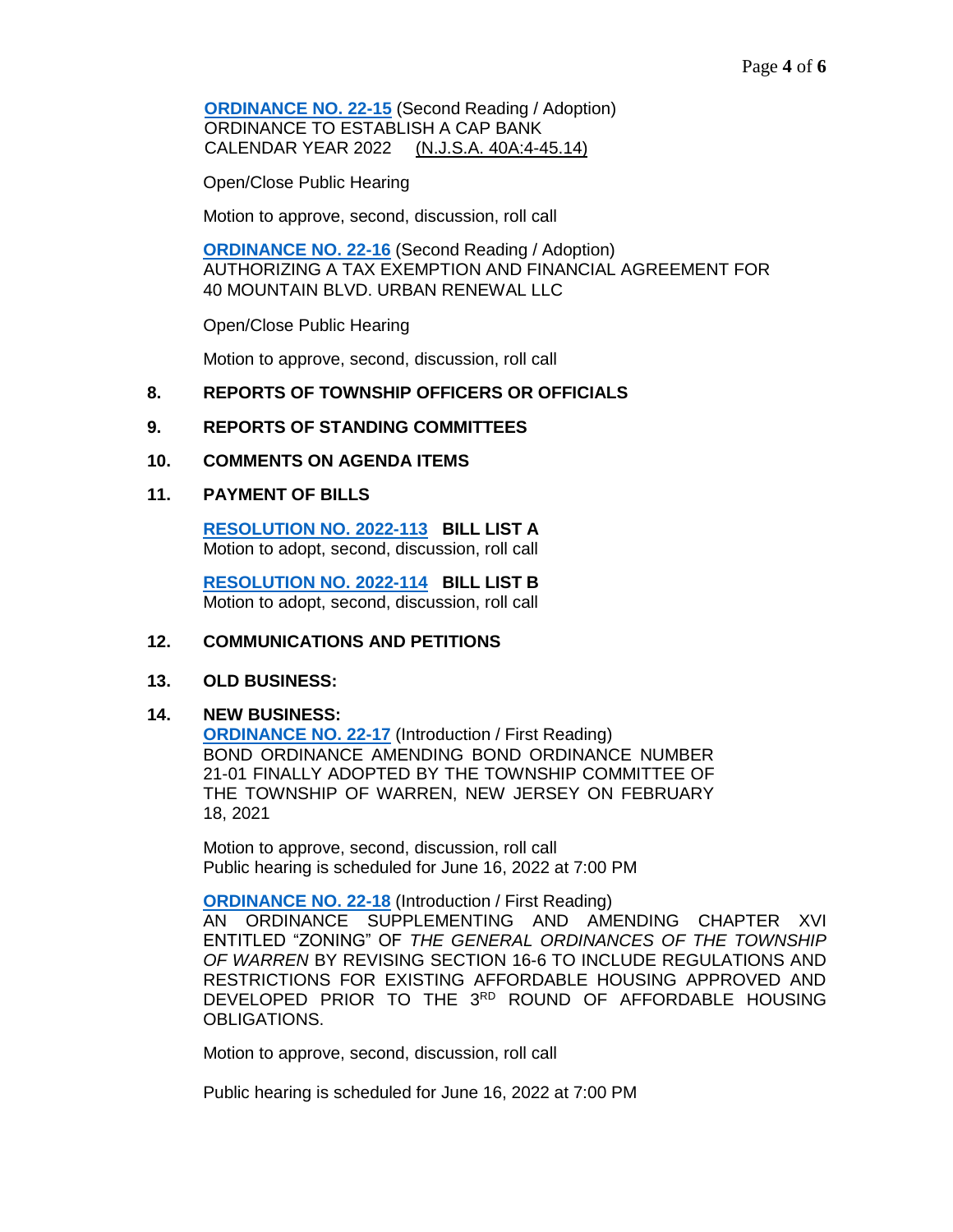#### **[RESOLUTION NO. 2022-115](https://nj-warrentownship.civicplus.com/DocumentCenter/View/5729/2022-115-Reappointment-Township-Administrator-PDF)**

RE-APPOINTING MARK M. KRANE AS TOWNSHIP ADMINISTRATOR

Motion to approve, second, discussion, roll call

### **CONSENT AGENDA RESOLUTIONS:**

Resolutions No. 2022-116 through No. 2022-125 were submitted to the Township Committee for review and may be adopted by one motion. These resolutions are listed on the agenda for review and a complete copy made available in the Township Clerk's office.

- [2022-116](https://nj-warrentownship.civicplus.com/DocumentCenter/View/5730/2022-116-EEOC-Compliance-Hiring-Practices-PDF) GOVERNING BODY CERTIFICATION OF COMPLIANCE WITH THE UNITED STATES EQUAL EMPLOYMENT OPPORTUNITY COMMISSION'S "Enforcement Guidance on the Consideration of Arrest and Conviction Records in Employment Decisions Under Title VII of the Civil Rights Act of 1964"
- [2022-117](https://nj-warrentownship.civicplus.com/DocumentCenter/View/5721/2022-117-Miller-Gaddis-Tract-PDF) A RESOLUTION OF THE TOWNSHIP COMMITTEE OF THE TOWNSHIP OF WARREN NAMING THE PROPERTY PURCHASED BY THE TOWNSHIP OF WARREN KNOWN AS BLOCK 78, LOT 3 AS "THE MILLER-GADDIS TRACT"
- [2022-118](https://nj-warrentownship.civicplus.com/DocumentCenter/View/5722/2022-118-Award-of-Contract-for-FFC-Planer-PDF) AWARD OF CONTRACT FOR FFC PLANER
- [2022-119](https://nj-warrentownship.civicplus.com/DocumentCenter/View/5723/2022-119-Award-of-Contract---Municipal-Alliance-Grant---Alicia-Walker-Carmen-PDF) AWARD OF PROFESSIONAL SERVICE CONTRACT PROGRAM COORDINATOR FOR WATCHUNG HILLS MUNICIPAL ALLIANCE COMMISSION – ALICIA N. WALKER-CARMAN
- [2022-120](https://nj-warrentownship.civicplus.com/DocumentCenter/View/5724/2022-120-Authorizing-Hold-Harmless-for-ClubAir-PDF) HOLD HARMLESS STATEMENT FOR CLUBAIR
- [2022-121](https://nj-warrentownship.civicplus.com/DocumentCenter/View/5725/2022-121-Resignation-Jane-Asch-PDF) ACCEPT RESIGNATION OF OEM DIRECTOR
- [2022-122](https://nj-warrentownship.civicplus.com/DocumentCenter/View/5726/2022-122-Awarding-Contract-to-Sprinturf-in-the-Amount-of-461000-dollars-PDF) AWARDING CONTRACT TO SPRINTURF IN THE AMOUNT OF \$461,000
- [2022-123](https://nj-warrentownship.civicplus.com/DocumentCenter/View/5727/2022-123-Amending-2022-Temporary-Budget-PDF) AMENDING 2022 TEMPORARY BUDGET
- [2022-124](https://nj-warrentownship.civicplus.com/DocumentCenter/View/5728/2022-124-Warren-Park-and-Ride-Extension-Agreement-PDF) WARREN PARK AND RIDE EXTENSION AGREEMENT
- [2022-125](https://nj-warrentownship.civicplus.com/DocumentCenter/View/5736/2022-125-Award-of-Contract-Bismark-Construction---Pavilion-PDF) AWARD OF CONTRACT BISMARK CONSTRUCTION CORP CONSTRUCTION OF NEW PAVILION

Motion to adopt Consent Agenda Resolutions No. 2022-115 through 2022-125, second, roll call.

**15. DEFERRED BUSINESS [RESOLUTION NO. 2022-101](https://nj-warrentownship.civicplus.com/DocumentCenter/View/5583/2022-101-Grievance-Decision-Passaro-PDF)** DECISION ON GRIEVANCE FILED MARCH 14, 2022

Motion to approve, second, discussion, roll call